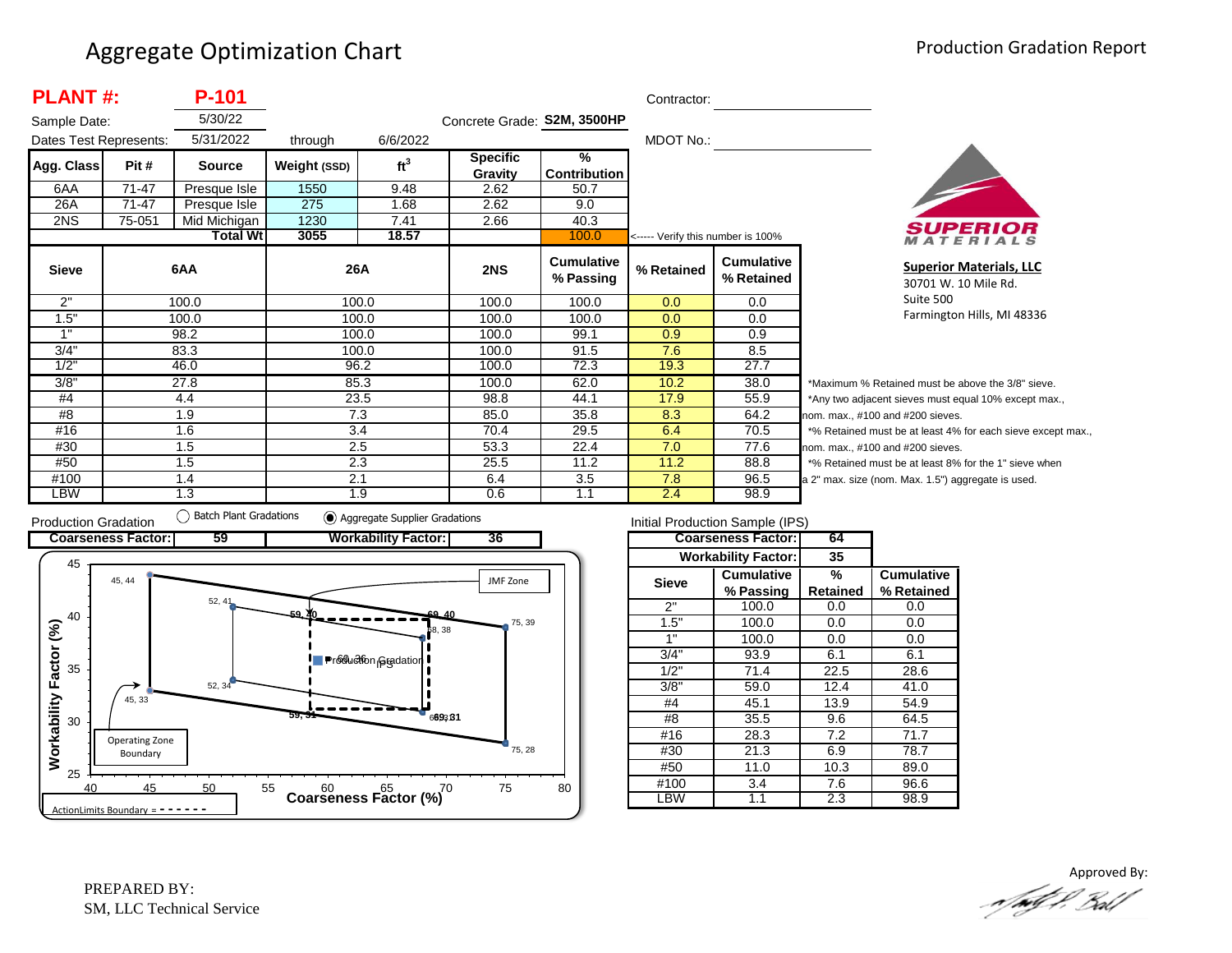| <b>PLANT#:</b>         |        | $P-102$         |              |                 |                             |                                | Contractor:                       |                                 |                  |
|------------------------|--------|-----------------|--------------|-----------------|-----------------------------|--------------------------------|-----------------------------------|---------------------------------|------------------|
| Sample Date:           |        | 5/30/22         |              |                 | Concrete Grade: S2M, 3500HP |                                |                                   |                                 |                  |
| Dates Test Represents: |        | 5/31/2022       | through      | 6/6/2022        |                             |                                | MDOT No.:                         |                                 |                  |
| Agg. Class             | Pit #  | <b>Source</b>   | Weight (SSD) | ft <sup>3</sup> | <b>Specific</b><br>Gravity  | $\frac{9}{6}$<br>Contribution  |                                   |                                 |                  |
| 6AA                    | 58-003 | Stoneco         | 1600         | 9.53            | 2.69                        | 51.6                           |                                   |                                 |                  |
| 26A                    | 58-003 | Stoneco         | 300          | 1.79            | 2.69                        | 9.7                            |                                   |                                 |                  |
| 2NS                    | 81-019 | Pleasant Lake   | 1200         | 7.26            | 2.65                        | 38.7                           |                                   |                                 |                  |
|                        |        | <b>Total Wt</b> | 3100         | 18.58           |                             | 100.0                          | <----- Verify this number is 100% |                                 |                  |
| <b>Sieve</b>           |        | 6AA             | 26A          |                 | 2NS                         | <b>Cumulative</b><br>% Passing | % Retained                        | <b>Cumulative</b><br>% Retained |                  |
| 2"                     |        | 100.0           | 100.0        |                 | 100.0                       | 100.0                          | 0.0                               | $0.0\,$                         |                  |
| 1.5"                   |        | 100.0           | 100.0        |                 | 100.0                       | 100.0                          | 0.0                               | 0.0                             |                  |
| 1"                     |        | 100.0           | 100.0        |                 | 100.0                       | 100.0                          | 0.0                               | 0.0                             |                  |
| 3/4"                   |        | 78.3            | 100.0        |                 | 100.0                       | 88.8                           | 11.2                              | 11.2                            |                  |
| 1/2"                   |        | 44.7            |              | 99.6            | 100.0                       | 71.4                           | 17.4                              | 28.6                            |                  |
| 3/8"                   |        | 20.2            | 87.0         |                 | 100.0                       | 57.6                           | 13.9                              | 42.4                            | *۱               |
| #4                     |        | 4.1             | 19.1         |                 | 97.1                        | 41.6                           | 16.0                              | 58.4                            | */               |
| #8                     |        | 1.5             | 6.9          |                 | 80.5                        | 32.6                           | 8.9                               | 67.4                            | nor              |
| #16                    |        | 1.3             | 3.9          |                 | 63.5                        | 25.6                           | 7.0                               | 74.4                            | $*$ <sup>o</sup> |
| #30                    |        | 1.1             | 2.7          |                 | 46.3                        | 18.8                           | 6.9                               | 81.2                            | nor              |
| #50                    |        | 0.9             | 2.4          |                 | 23.4                        | 9.8                            | 9.0                               | 90.2                            | $*$ <sup>o</sup> |
| #100                   |        | 0.9             | 2.3          |                 | 8.0                         | 3.8                            | 6.0                               | 96.2                            | a <sub>2</sub>   |
| LBW                    |        | 0.6             | 2.1          |                 | 1.7                         | 1.2                            | 2.6                               | 98.8                            |                  |



**Superior Materials, LLC** 30701 W. 10 Mile Rd. Suite 500 Farmington Hills, MI 48336

Maximum % Retained must be above the 3/8" sieve. Any two adjacent sieves must equal 10% except max., m. max., #100 and #200 sieves. % Retained must be at least 4% for each sieve except max., m. max., #100 and #200 sieves. % Retained must be at least 8% for the 1" sieve when <sup>2"</sup> max. size (nom. Max. 1.5") aggregate is used.



|              | <b>Coarseness Factor:</b><br><b>Workability Factor:</b> | 63       |                   |
|--------------|---------------------------------------------------------|----------|-------------------|
|              |                                                         |          |                   |
|              |                                                         | 36       |                   |
| <b>Sieve</b> | <b>Cumulative</b>                                       | %        | <b>Cumulative</b> |
|              | % Passing                                               | Retained | % Retained        |
| 2"           | 100.0                                                   | 0.0      | 0.0               |
| 1.5"         | 100.0                                                   | 0.0      | 0.0               |
| 1"           | 99.2                                                    | 0.8      | 0.8               |
| 3/4"         | 90.9                                                    | 8.3      | 9.1               |
| 1/2"         | 71.3                                                    | 19.6     | 28.7              |
| 3/8"         | 59.5                                                    | 11.8     | 40.5              |
| #4           | 43.8                                                    | 15.7     | 56.2              |
| #8           | 35.7                                                    | 8.1      | 64.3              |
| #16          | 27.0                                                    | 8.7      | 73.0              |
| #30          | 18.6                                                    | 8.4      | 81.4              |
| #50          | 6.8                                                     | 11.8     | 93.2              |
| #100         | 1.4                                                     | 5.4      | 98.6              |
| <b>BW</b>    | 0.6                                                     | 0.8      | 99.4              |

Approved By:<br>Approved By: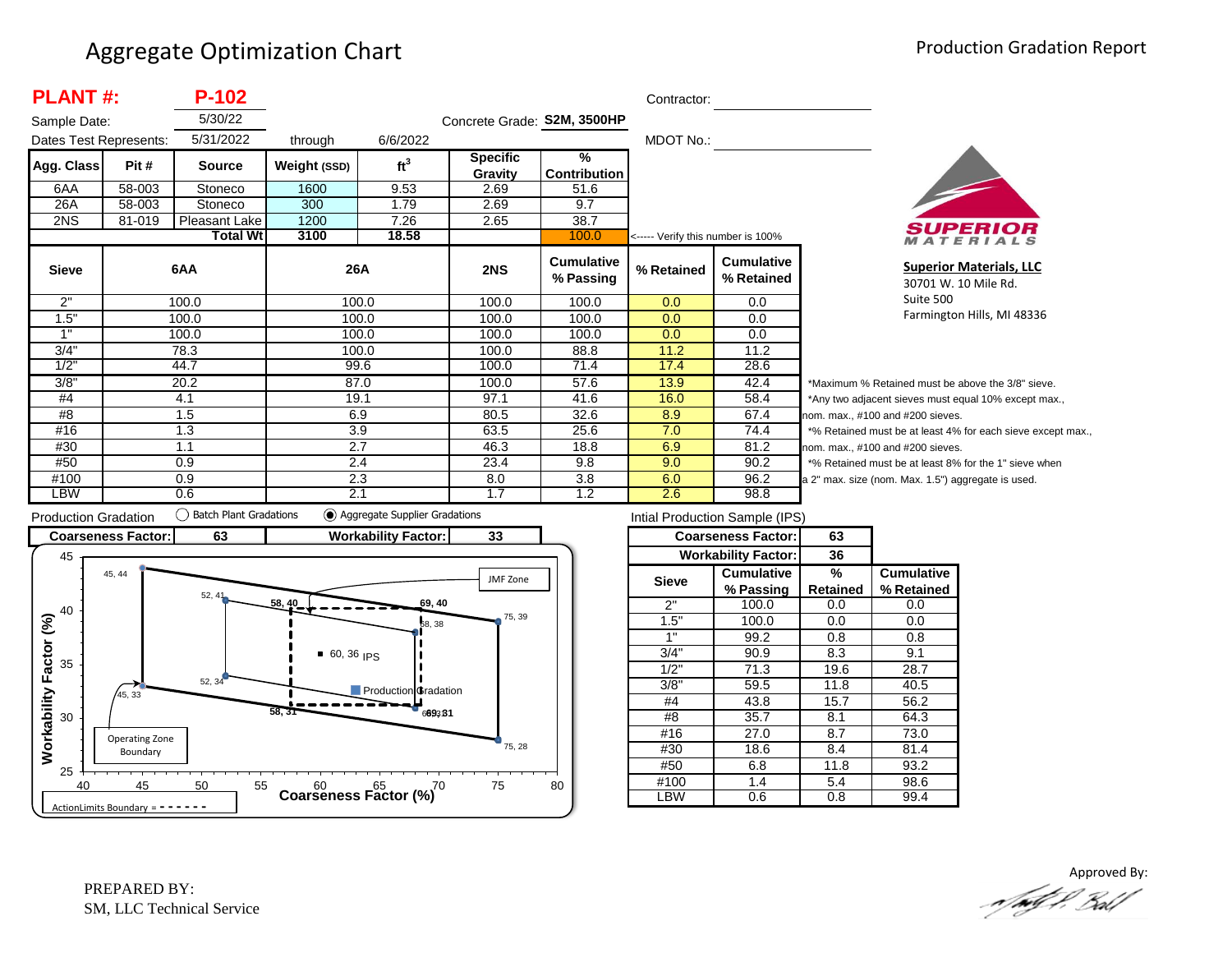| <b>PLANT#:</b>         |        | $P-32$           |              |                 |                             |                                      | Contractor:                       |                                 |                   |
|------------------------|--------|------------------|--------------|-----------------|-----------------------------|--------------------------------------|-----------------------------------|---------------------------------|-------------------|
| Sample Date:           |        | 5/30/22          |              |                 | Concrete Grade: S2M, 3500HP |                                      |                                   |                                 |                   |
| Dates Test Represents: |        | 5/31/2022        | through      | 6/6/2022        |                             |                                      | MDOT No.:                         |                                 |                   |
| Agg. Class             | Pit #  | <b>Source</b>    | Weight (SSD) | ft <sup>3</sup> | <b>Specific</b><br>Gravity  | $\frac{9}{6}$<br><b>Contribution</b> |                                   |                                 |                   |
| 6AA                    | 71-47  | Presque Isle     | 1600         | 9.79            | 2.62                        | 52.5                                 |                                   |                                 |                   |
| 26A                    | 71-47  | Presque Isle     | 220          | 1.35            | 2.62                        | 7.2                                  |                                   |                                 |                   |
| 2NS                    | 95-013 | Smelter Bay      | 1230         | 7.44            | 2.65                        | 40.3                                 |                                   |                                 |                   |
|                        |        | <b>Total Wtl</b> | 3050         | 18.57           |                             | 100.0                                | <----- Verify this number is 100% |                                 |                   |
| <b>Sieve</b>           |        | 6AA              | 26A          |                 | 2NS                         | Cumulative<br>% Passing              | % Retained                        | <b>Cumulative</b><br>% Retained |                   |
| 2"                     |        | 100.0            |              | 100.0           | 100.0                       | 100.0                                | 0.0                               | 0.0                             |                   |
| 1.5"                   |        | 100.0            | 100.0        |                 | 100.0                       | 100.0                                | 0.0                               | 0.0                             |                   |
| 1"                     |        | 97.0             | 100.0        |                 | 100.0                       | 98.4                                 | 1.6                               | 1.6                             |                   |
| 3/4"                   |        | 81.3             |              | 100.0           | 100.0                       | 90.2                                 | 8.2                               | 9.8                             |                   |
| 1/2"                   |        | 42.6             | 95.5         |                 | 100.0                       | 69.6                                 | 20.6                              | 30.4                            |                   |
| 3/8"                   |        | 23.7             | 77.9         |                 | 100.0                       | 58.4                                 | 11.2                              | 41.6                            | *N                |
| #4                     |        | 5.6              | 17.9         |                 | 96.6                        | 43.2                                 | 15.2                              | 56.8                            | $^*A$             |
| #8                     |        | 3.0              | 5.8          |                 | 84.6                        | 36.1                                 | 7.1                               | 63.9                            | non               |
| #16                    |        | 2.6              | 2.8          |                 | 69.8                        | 29.7                                 | 6.4                               | 70.3                            | $*_{\frac{0}{2}}$ |
| #30                    |        | 2.4              | 2.1          |                 | 50.8                        | 21.9                                 | 7.8                               | 78.1                            | non               |
| #50                    |        | 2.3              | 1.9          |                 | 24.5                        | 11.2                                 | 10.7                              | 88.8                            | $*_{\frac{0}{2}}$ |
| #100                   |        | 2.2              | 1.7          |                 | 6.9                         | 4.1                                  | 7.2                               | 95.9                            | a 2'              |
| LBW                    |        | 1.7              |              | 1.4             | 1.3                         | 1.5                                  | 2.5                               | 98.5                            |                   |



**Superior Materials, LLC** 30701 W. 10 Mile Rd. Suite 500 Farmington Hills, MI 48336

laximum % Retained must be above the 3/8" sieve. ny two adjacent sieves must equal 10% except max., m. max., #100 and #200 sieves. 6 Retained must be at least 4% for each sieve except max., m. max., #100 and #200 sieves. 6 Retained must be at least 8% for the 1" sieve when max. size (nom. Max. 1.5") aggregate is used.



| Intial Production Sample (IPS) |                            |          |                   |  |  |  |  |  |
|--------------------------------|----------------------------|----------|-------------------|--|--|--|--|--|
|                                | <b>Coarseness Factor:</b>  | 62       |                   |  |  |  |  |  |
|                                | <b>Workability Factor:</b> | 35       |                   |  |  |  |  |  |
| <b>Sieve</b>                   | <b>Cumulative</b>          | %        | <b>Cumulative</b> |  |  |  |  |  |
|                                | % Passing                  | Retained | % Retained        |  |  |  |  |  |
| ን"                             | 100.0                      | 0.0      | 0.0               |  |  |  |  |  |
| 1.5"                           | 100.0                      | 0.0      | 0.0               |  |  |  |  |  |
| 1"                             | 100.0                      | 0.0      | 0.0               |  |  |  |  |  |
| 3/4"                           | 94.0                       | 6.0      | 6.0               |  |  |  |  |  |
| 1/2"                           | 70.2                       | 23.7     | 29.8              |  |  |  |  |  |
| 3/8"                           | 59.9                       | 10.4     | 40.1              |  |  |  |  |  |
| #4                             | 42.7                       | 17.2     | 57.3              |  |  |  |  |  |
| #8                             | 35.5                       | 7.2      | 64.5              |  |  |  |  |  |
| #16                            | 28.4                       | 7.0      | 71.6              |  |  |  |  |  |
| #30                            | 19.2                       | 9.2      | 80.8              |  |  |  |  |  |
| #50                            | 8.9                        | 10.3     | 91.1              |  |  |  |  |  |
| #100                           | 3.1                        | 5.9      | 96.9              |  |  |  |  |  |
| LBW                            | 1.4                        | 1.7      | 98.6              |  |  |  |  |  |
|                                |                            |          |                   |  |  |  |  |  |

Approved By:<br>Approved By: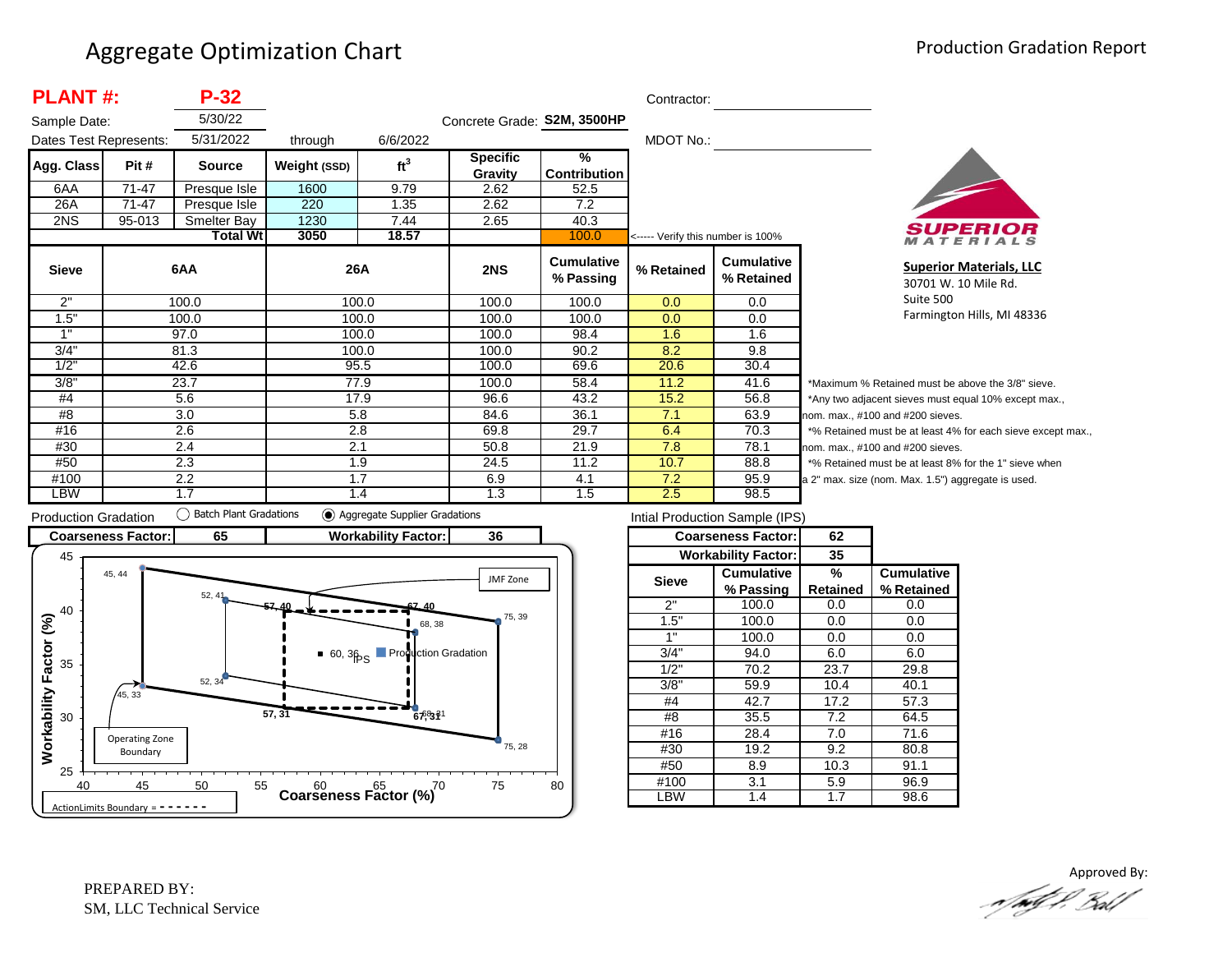| <b>PLANT#:</b>         |        | $P-35$                            |              |                 |                             |                                | Contractor:                       |                                 |         |
|------------------------|--------|-----------------------------------|--------------|-----------------|-----------------------------|--------------------------------|-----------------------------------|---------------------------------|---------|
| Sample Date:           |        | 5/30/22                           |              |                 | Concrete Grade: S2M, 3500HP |                                |                                   |                                 |         |
| Dates Test Represents: |        | 5/31/2022                         | through      | 6/6/2022        |                             |                                | MDOT No.:                         |                                 |         |
| Agg. Class             | Pit #  | <b>Source</b>                     | Weight (SSD) | ft <sup>3</sup> | <b>Specific</b>             | $\frac{9}{6}$                  |                                   |                                 |         |
| 6AA                    | 58-003 | Stoneco                           | 1600         | 9.53            | Gravity<br>2.69             | <b>Contribution</b><br>51.6    |                                   |                                 |         |
|                        | 58-003 |                                   |              |                 |                             | 9.7                            |                                   |                                 |         |
| 26A<br>2NS             |        | Stoneco                           | 300          | 1.79            | 2.69                        | 38.7                           |                                   |                                 |         |
|                        | 81-019 | Pleasant Lake<br><b>Total Wtl</b> | 1200<br>3100 | 7.26<br>18.58   | 2.65                        |                                |                                   |                                 |         |
|                        |        |                                   |              |                 |                             | 100.0                          | <----- Verify this number is 100% |                                 |         |
| <b>Sieve</b>           |        | 6AA                               | 26A          |                 | 2NS                         | <b>Cumulative</b><br>% Passing | % Retained                        | <b>Cumulative</b><br>% Retained |         |
| 2"                     |        | 100.0                             |              | 100.0           | 100.0                       | 100.0                          | 0.0                               | 0.0                             |         |
| 1.5"                   |        | 100.0                             |              | 100.0           | 100.0                       | 100.0                          | 0.0                               | 0.0                             |         |
| 1"                     |        | 100.0                             |              | 100.0           | 100.0                       | 100.0                          | 0.0                               | 0.0                             |         |
| 3/4"                   |        | 78.3                              |              | 100.0           | 100.0                       | 88.8                           | 11.2                              | 11.2                            |         |
| 1/2"                   |        | 44.7                              | 99.6         |                 | 100.0                       | 71.4                           | 17.4                              | 28.6                            |         |
| 3/8"                   |        | 20.2                              | 87.0         |                 | 100.0                       | 57.6                           | 13.9                              | 42.4                            | $*_{N}$ |
| #4                     |        | 4.1                               | 19.1         |                 | 97.1                        | 41.6                           | 16.0                              | 58.4                            | $^*A$   |
| #8                     |        | 1.5                               | 6.9          |                 | 80.5                        | 32.6                           | 8.9                               | 67.4                            | non     |
| #16                    |        | 1.3                               | 3.9          |                 | 63.5                        | 25.6                           | 7.0                               | 74.4                            | $*$ %   |
| #30                    |        | 1.1                               | 2.7          |                 | 46.3                        | 18.8                           | 6.9                               | 81.2                            | non     |
| #50                    |        | 0.9                               | 2.4          |                 | 23.4                        | 9.8                            | 9.0                               | 90.2                            | $*$ %   |
| #100                   |        | 0.9                               | 2.3          |                 | 8.0                         | 3.8                            | 6.0                               | 96.2                            | a 2'    |
| LBW                    |        | 0.6                               | 2.1          |                 | 1.7                         | 1.2                            | 2.6                               | 98.8                            |         |



**Superior Materials, LLC** 30701 W. 10 Mile Rd. Suite 500 Farmington Hills, MI 48336

laximum % Retained must be above the 3/8" sieve. ny two adjacent sieves must equal 10% except max., m. max., #100 and #200 sieves. 6 Retained must be at least 4% for each sieve except max., m. max., #100 and #200 sieves. 6 Retained must be at least 8% for the 1" sieve when max. size (nom. Max. 1.5") aggregate is used.



| Intial Production Sample (IPS) |                            |                 |                   |  |  |  |  |  |
|--------------------------------|----------------------------|-----------------|-------------------|--|--|--|--|--|
|                                | <b>Coarseness Factor:</b>  | 63              |                   |  |  |  |  |  |
|                                | <b>Workability Factor:</b> | 35              |                   |  |  |  |  |  |
| Sieve                          | <b>Cumulative</b>          | %               | <b>Cumulative</b> |  |  |  |  |  |
|                                | % Passing                  | <b>Retained</b> | % Retained        |  |  |  |  |  |
| 2"                             | 100.0                      | 0.0             | 0.0               |  |  |  |  |  |
| 1.5"                           | 100.0                      | 0.0             | 0.0               |  |  |  |  |  |
| 1"                             | 99.2                       | 0.8             | 0.8               |  |  |  |  |  |
| 3/4"                           | 90.9                       | 8.3             | 9.1               |  |  |  |  |  |
| 1/2"                           | 71.3                       | 19.6            | 28.7              |  |  |  |  |  |
| 3/8"                           | 59.4                       | 11.9            | 40.6              |  |  |  |  |  |
| #4                             | 43.0                       | 16.5            | 57.0              |  |  |  |  |  |
| #8                             | 35.3                       | 7.6             | 64.7              |  |  |  |  |  |
| #16                            | 28.2                       | 7.1             | 71.8              |  |  |  |  |  |
| #30                            | 21.6                       | 6.6             | 78.4              |  |  |  |  |  |
| #50                            | 9.1                        | 12.5            | 90.9              |  |  |  |  |  |
| #100                           | 1.7                        | 7.4             | 98.3              |  |  |  |  |  |
| _BW                            | 1.1                        | 0.6             | 98.9              |  |  |  |  |  |

Approved By:<br>Approved By: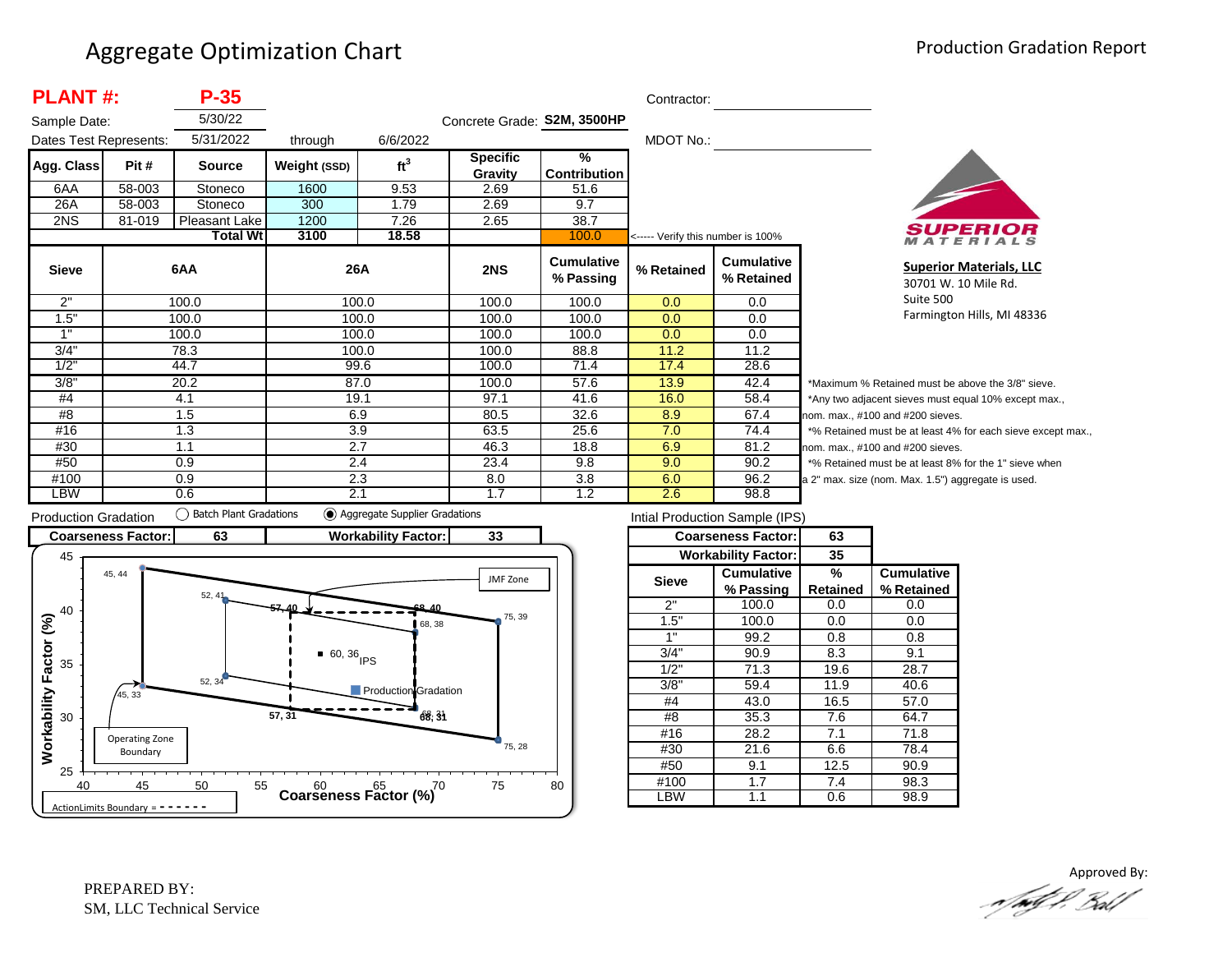| <b>PLANT#:</b>         |           | P-39            |              |                 |                             |                                | Contractor:                       |                                 |       |
|------------------------|-----------|-----------------|--------------|-----------------|-----------------------------|--------------------------------|-----------------------------------|---------------------------------|-------|
| Sample Date:           |           | 5/30/22         |              |                 | Concrete Grade: S2M, 3500HP |                                |                                   |                                 |       |
| Dates Test Represents: |           | 5/31/2022       | through      | 6/6/2022        |                             |                                | MDOT No.:                         |                                 |       |
| Agg. Class             | Pit #     | <b>Source</b>   | Weight (SSD) | ft <sup>3</sup> | <b>Specific</b><br>Gravity  | $\frac{9}{6}$<br>Contribution  |                                   |                                 |       |
| 6AA                    | $71 - 47$ | Presque Isle    | 1600         | 9.79            | 2.62                        | 52.5                           |                                   |                                 |       |
| 26A                    | 71-47     | Presque Isle    | 200          | 1.22            | 2.62                        | 6.6                            |                                   |                                 |       |
| 2NS                    | 44-051    | Krake Willis Rd | 1250         | 7.56            | 2.65                        | 41.0                           |                                   |                                 |       |
|                        |           | <b>Total Wt</b> | 3050         | 18.57           |                             | 100.0                          | <----- Verify this number is 100% |                                 |       |
| <b>Sieve</b>           |           | 6AA             | 26A          |                 | 2NS                         | <b>Cumulative</b><br>% Passing | % Retained                        | <b>Cumulative</b><br>% Retained |       |
| 2"                     |           | 100.0           | 100.0        |                 | 100.0                       | 100.0                          | 0.0                               | 0.0                             |       |
| 1.5"                   |           | 100.0           | 100.0        |                 | 100.0                       | 100.0                          | 0.0                               | 0.0                             |       |
| 1"                     |           | 98.2            | 100.0        |                 | 100.0                       | 99.1                           | 0.9                               | 0.9                             |       |
| 3/4"                   |           | 83.3            | 100.0        |                 | 100.0                       | 91.2                           | 7.8                               | 8.8                             |       |
| 1/2"                   |           | 46.0            | 96.2         |                 | 100.0                       | 71.4                           | 19.8                              | 28.6                            |       |
| 3/8"                   |           | 27.8            | 85.3         |                 | 100.0                       | 61.2                           | 10.3                              | 38.8                            | *M    |
| #4                     |           | 4.4             | 23.5         |                 | 96.4                        | 43.4                           | 17.8                              | 56.6                            | *A    |
| #8                     |           | 1.9             | 7.3          |                 | 80.6                        | 34.5                           | 8.8                               | 65.5                            | nom   |
| #16                    |           | 1.6             | 3.4          |                 | 66.0                        | 28.1                           | 6.4                               | 71.9                            | $*$ % |
| #30                    |           | 1.5             | 2.5          |                 | 50.2                        | 21.5                           | 6.6                               | 78.5                            | nom   |
| #50                    |           | 1.5             | 2.3          |                 | 27.6                        | 12.2                           | 9.3                               | 87.8                            | $*$ % |
| #100                   |           | 1.4             | 2.1          |                 | 9.2                         | 4.6                            | 7.6                               | 95.4                            | a 2"  |
| LBW                    |           | 1.3             | 1.9          |                 | 1.6                         | 1.5                            | 3.2                               | 98.5                            |       |



**Superior Materials, LLC** 30701 W. 10 Mile Rd. Suite 500 Farmington Hills, MI 48336

laximum % Retained must be above the 3/8" sieve. ny two adjacent sieves must equal 10% except max.,  $n.$  max.,  $#100$  and  $#200$  sieves. Retained must be at least 4% for each sieve except max., 1. max., #100 and #200 sieves. Retained must be at least 8% for the 1" sieve when max. size (nom. Max. 1.5") aggregate is used.



| Intial Production Sample (IPS) |                            |          |                   |  |  |  |  |  |
|--------------------------------|----------------------------|----------|-------------------|--|--|--|--|--|
|                                | <b>Coarseness Factor:</b>  | 63       |                   |  |  |  |  |  |
|                                | <b>Workability Factor:</b> | 36       |                   |  |  |  |  |  |
| <b>Sieve</b>                   | <b>Cumulative</b>          | %        | <b>Cumulative</b> |  |  |  |  |  |
|                                | % Passing                  | Retained | % Retained        |  |  |  |  |  |
| 2"                             | 100.0                      | 0.0      | 0.0               |  |  |  |  |  |
| 1.5"                           | 100.0                      | 0.0      | 0.0               |  |  |  |  |  |
| 1"                             | 100.0                      | 0.0      | 0.0               |  |  |  |  |  |
| 3/4"                           | 89.8                       | 10.2     | 10.2              |  |  |  |  |  |
| 1/2"                           | 70.7                       | 19.1     | 29.3              |  |  |  |  |  |
| 3/8"                           | 59.6                       | 11.1     | 40.4              |  |  |  |  |  |
| #4                             | 43.2                       | 16.4     | 56.8              |  |  |  |  |  |
| #8                             | 35.8                       | 7.4      | 64.2              |  |  |  |  |  |
| #16                            | 29.2                       | 6.6      | 70.8              |  |  |  |  |  |
| #30                            | 21.4                       | 7.8      | 78.6              |  |  |  |  |  |
| #50                            | 9.8                        | 11.6     | 90.2              |  |  |  |  |  |
| #100                           | 3.7                        | 6.1      | 96.3              |  |  |  |  |  |
| .BW                            | 1.2                        | 2.5      | 98.8              |  |  |  |  |  |

Approved By:<br>Approved By: